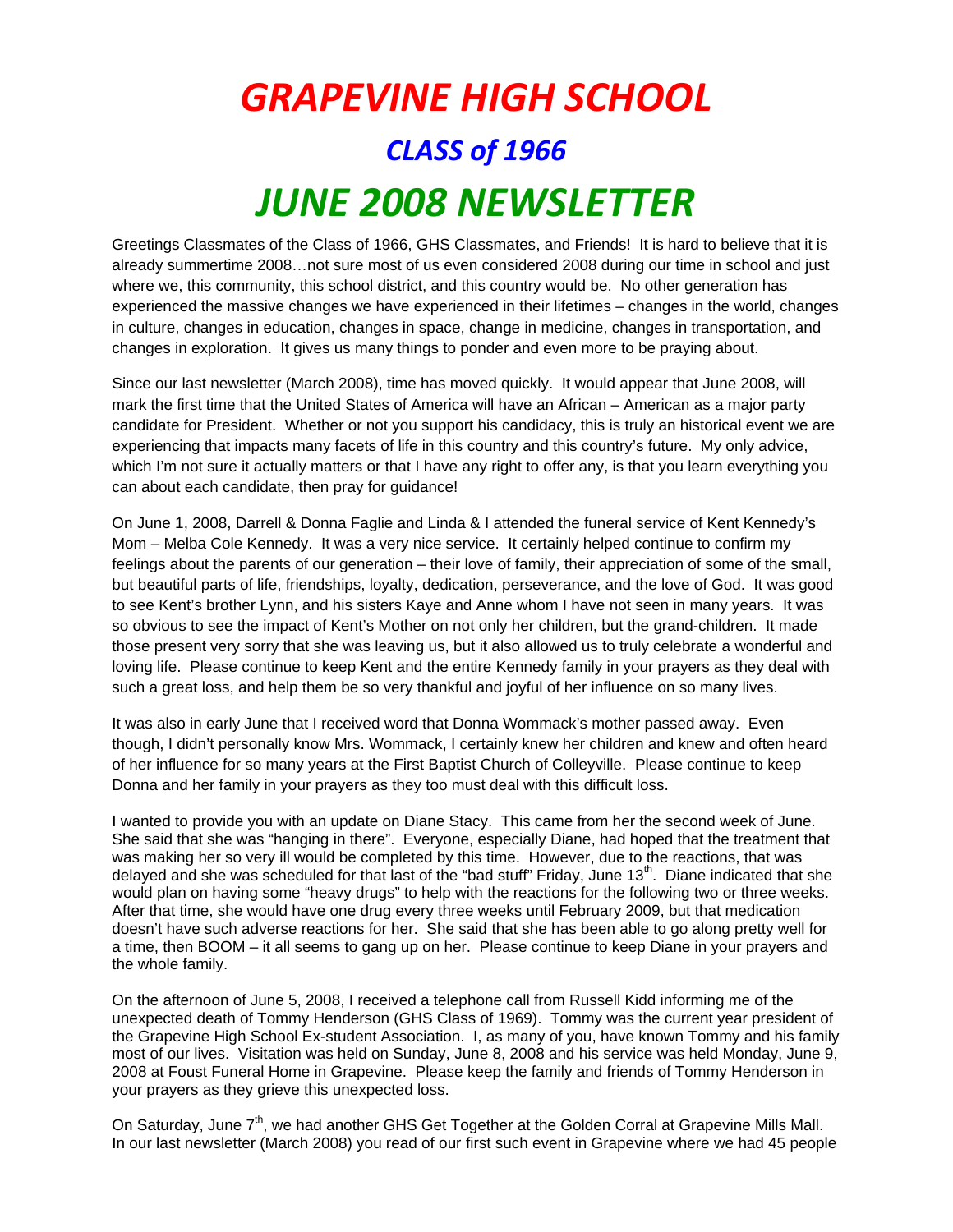show up with 36 classmates representing classes from 1970, 1968, 1967, 1966, 1965, and 1963. Well, this month we had 46 people attend (see list of attendees below this paragraph), with 37 GHS classmates from the classes of 1958 (one classmate), 1961 (one classmate), 1963 (two classmates), 1964 (one classmate), 1965 (two classmates), 1966 (ten classmates), 1967 (six classmates), 1968 (three classmates), 1969 (three classmates), 1970 ( six classmates), 1971 (one classmate), and 1973 (one classmate). We also had nine spouses and guests (non-GHS graduates) that included Tom Walker and his daughter Valerie (Class of 1973). We had a larger room and we did have sufficient space and room enough for people to move around and visit. We started at 6 p.m. and people stayed and visited until 9 p.m. It was a great time and with a number of new people joining us this time. And, from the emails I received, we can anticipate some others the next time! So stay tuned for Golden Corral III coming to Grapevine Mills in September 2008!

Golden Corral, June 7, 2008: Randy (66) & Pat (69) Flanagan, Gary (66) & Jane Cumbie, Doug Moore (66), Lavoy (66) & Jeannette Grider, Linda Dush Mills (69), John (67) & Jeanne Self, Eddie & Jeannie Dalton (67) Cheatham, Leroy & Pam Story (65) McCain, James (67) & Leann Baber, Wayne (68) & Evelyn Highnote, David (63) & Cindy Fry (68)Barnes, Kathy Lipscomb Pirkle (64), Darrell (66) & Donna Young (66) Faglie, Jerry Albano (63), Jim Williamson (70), Mark Shryack (70), Linda Yarbrough Hawkins (67), Van Morrison (66), Charlie & Sharon Huffman Smith (66), Tom Walker and daughter Valerie (73), Janice Tillery (58), Gail Hutchison Reneau (65), Johnnie Mae Washington Braddock (66), Janice Tillery (58), Gary (70) & Bunny Loges, Linda Hamlin (67), Cyndi Powell (69), Beth Harrelson (70), Hoyt (70) & Beth Adams (70) Moore, Ross (68)& Joanie Trinkle (71) Scott, and Larry (66) & Linda Ethridge (67) Oliver. We also had nine Spouses & Guests: Jeanne Self, Leann Baber, Eddie Cheatham, Jeannette Grider, Jane Cumbie, Evelyn Highnote, Charlie Smith, Tom Walker, and Bunny Loges.

During June 2008 - days before and just after the great time had at GOLDEN CORRAL II, I received few emails from a number of GHS Classmates I have not heard from in a long time. Each of these asked to be included in our emails, Newsletters, and notifications of future "Get Togethers". I had a chance to visit a little with Francis Emery Hendrix and Kathy Lipscomb Pirkle at Melba Kennedy's service. They each provided me with their email addresses and asked to be included, and as you noticed in the report on Golden Corral II, Kathy Lipscomb Pirkle was able to attend! Francis emailed me that she would not, but hoped to be at the next one.

Kathy then proceeded to contact some of her classmates and I ended up hearing from Sandra Polovkas Stephens, GHS Class of 1964, who asked to be included in the future. Then came an email from Bob Havran's sister, Susan Havran Carter (Class of 1964). Then came an email from John Mitcham, now going by Bart Mitcham (GHS Class of 1964). Then came an email from Julie Yancey Florence and Don Florence (Classes of 1964 and 1962 respectively). Then from John Forshee (Class of 1964). I had also received an email asking to add Wesley and Gwen Sanders Crow (Class of 1964) to our list. I also spoke with John Brogdon (1964) and Pat Biggerstaff Brogdon (Class of 1965) from a phone number provided by John/Bart Mitcham. So, you can see that our readership and friends continue to see out one another in a celebration of our times growing up and our common experiences (good, bad, beautiful and even ugly) in Grapevine Public Schools during a GREAT TIME in our lives.

On Sunday morning, June 8, 2008, at approximately 5 a.m., Arlene Faglie Dickerson (Sister of Darrell Faglie and wife of Doyle Dickerson) suffered a heart attack at her home in Alvord, Texas. She was careflighted into North Hills Hospital and had a touch-and-go situation existing for a number of hours Sunday morning. She then had open-heart surgery on Wednesday, June 11<sup>th</sup>, with two bypass procedures. She is recovering and hopes to go home early the week of June 16<sup>th</sup>. After a month or so at home and if all goes well, she will need to have some gall bladder surgery that they have delayed until she has recovered adequately. Please keep Arlene and the Faglie and Dickerson families in your prayers.

## REMINDER:

The second annual HOLTON'S DRIVE for SIDS Golf Tournament has been scheduled for Saturday, September 27, 2008 at Sky Creek Ranch Golf Course in Keller. This is the fund raiser tournament started last September after the loss of David and Darlene Florence's grandson Holton due to SIDS. Please mark your calendars and go to www.holtonsdriveforsids.com for more information.

Most of you already know that on Monday, June  $9<sup>th</sup>$ , Coach/Mr./Friend Tom Walker was diagnosed with prostate cancer. Many have sent some very nice emails to Tom, which I have printed for his reading. Tom is in good spirits and is positive about his treatment and success of the treatment. Tom has meant so much too so many of us for so many years. Tom has attended many of our reunions and a number of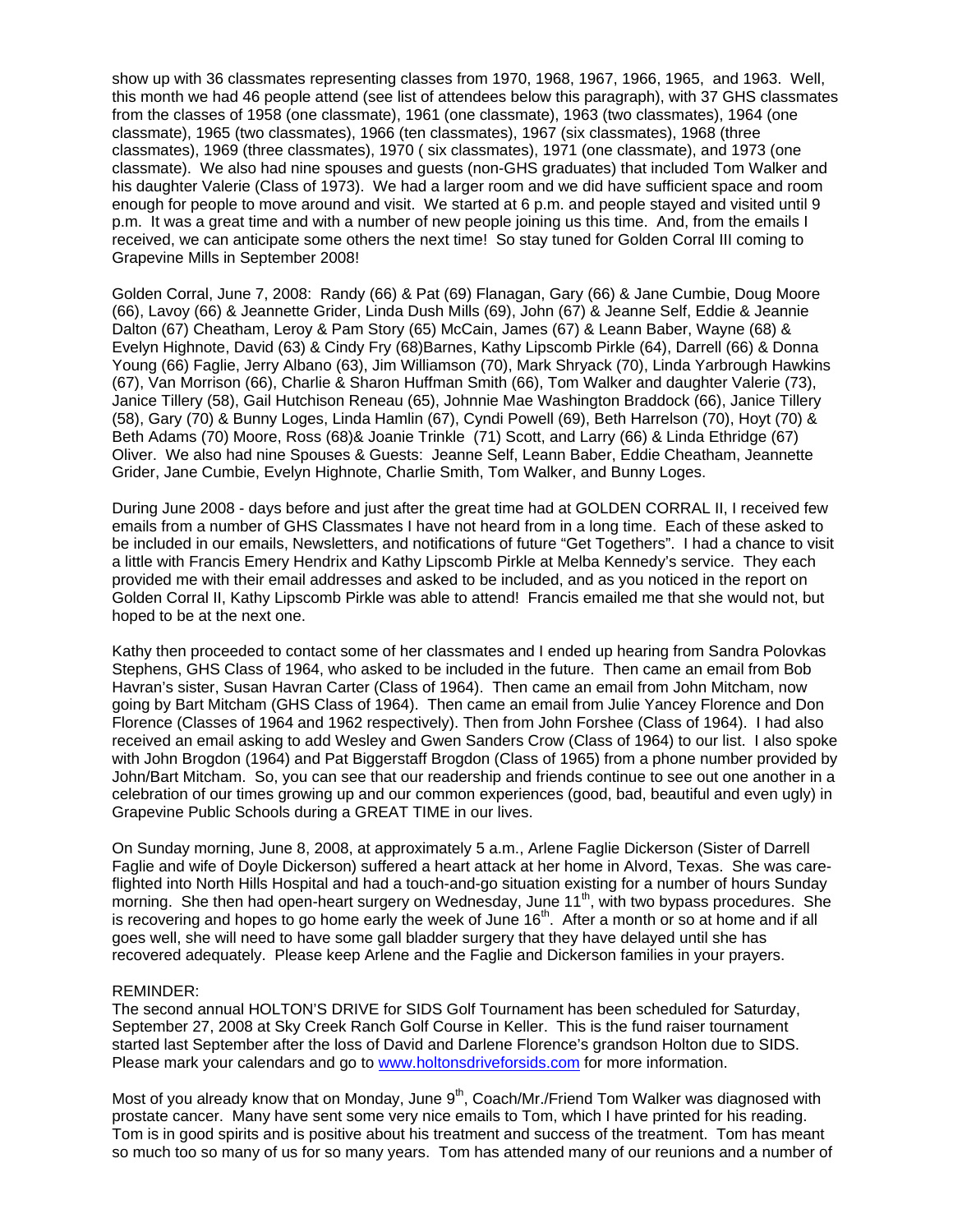our GET TOGETHERS over the years – he was in attendance on June  $7<sup>th</sup>$  this month for GOLDEN CORRAL II and brought his daughter Valerie (Class of 1973) along with him. I wanted to share some of the emails from our friends and classmates that I have provided to Tom (See below). Please add Tom to your prayer lists as he deals with this cancer and as he goes through the treatments. Tom does not have email, but you can certainly send him a card at 1145 Butterfield, Grapevine, Texas 76051.

## **BELOW IS WHAT I HAVE GIVEN TO TOM FROM EMAILS I HAVE RECEIVED:** Dear Tom,

I thought I should share a few of the emails I have received with comments from lots of folks regarding your current medical condition…but, mostly to let you know just what an impact you've had on so many students over the years….I feel you should know, but I also feel you needed to read some of these first hand and I expect that you'll be reading more. Please know that so many of your former students appreciate the personal attention you showed us during our Grapevine Public Schools years….we often fail to express them at the more appropriate times – I know how much these sort of comments mean to you. I know because unlike almost all of these people, I not only had the opportunity to have you helping me become an adult from my  $7<sup>th</sup>$  grade through my senior year (Jr. High to Senior High Golf Team), I had the opportunity of having you as a mentor during my time with you as an assistant principal from 82-84 at Grapevine Middle and then worked some with you later at the administration building. You deserve to see these comments of sincere thanks and know that you have an army of folks with you these days and for years to come. You should also know how much prayer support you have/will have over this period of upcoming treatment. A thank you could never be enough, but let me and others try. Larry Oliver

Larry O would you please pass my email to GHS folks, too WOW.......he is such a special person to each of us in so many different ways......... Ol Tom probably whooped a few of you guys back sides and a few gals ..........but, he did it because he wanted you to turn out good.......and HOW GOOD IS THIS ! ! ! thanks for sharing your thoughts with everyone......... HANG IN THERE, BIG TOM...... YOU ARE SO LOVED !!!!!!! Pat Tillery Weeks (Class of 1967)

\_\_\_\_\_\_\_\_\_\_\_\_\_\_\_\_\_\_\_\_\_\_\_\_\_\_\_\_\_\_\_\_\_\_\_\_\_\_\_\_\_\_\_\_\_\_\_\_

\_\_\_\_\_\_\_\_\_\_\_\_\_\_\_\_\_\_\_\_\_\_\_\_\_\_\_\_\_\_\_\_\_\_\_\_\_\_\_\_\_\_\_\_\_\_

Larry

My prayers are with Tom and his family! We were just mentioning at our Alumni Gathering recently how it is difficult for us to refer to him as "Tom"...when we were so use to calling him "Mr. Walker". Whichever name we use for him....we all know him as being KIND and RESPECTFUL and VERY VERY "GENUINE"! Absolutely an outstanding TEACHER and an AWESOME PRINCIPAL!!! We are still learning from him. I've NEVER..EVER heard anyone say anything BAD about him! So let's show our support by joining in PRAYER and by letting him KNOW how much he means to each of us. He took me aside at school one time and told me that I needed to hold my head up when I walked with others. He said I was WORTH MUCH MORE THAN I GAVE MYSELF CREDIT...and I can hear his words as clearly as if it was yesterday! He took the TIME to CARE and he CONTINUES TO TAKE THE TIME TO CARE ABOUT EVERYONE ELSE! Hopefully he knows how much WE CARE ABOUT HIM! Cindy Frye Barnes

Susan Havran Carter (1964)

\_\_\_\_\_\_\_\_\_\_\_\_\_\_\_\_\_\_\_

Thanks for letting me know, Larry. All the best, Mary Banks (1965)

\_\_\_\_\_\_\_\_\_\_\_\_\_\_\_\_\_\_\_\_\_\_\_\_\_\_\_\_\_\_\_\_\_\_\_\_\_\_\_\_\_

Thanks Larry- Please extend my very best wishes to Tom. I know a number of people that have had this 'seeding' treatment with very good results. He and his family will be in our prayers.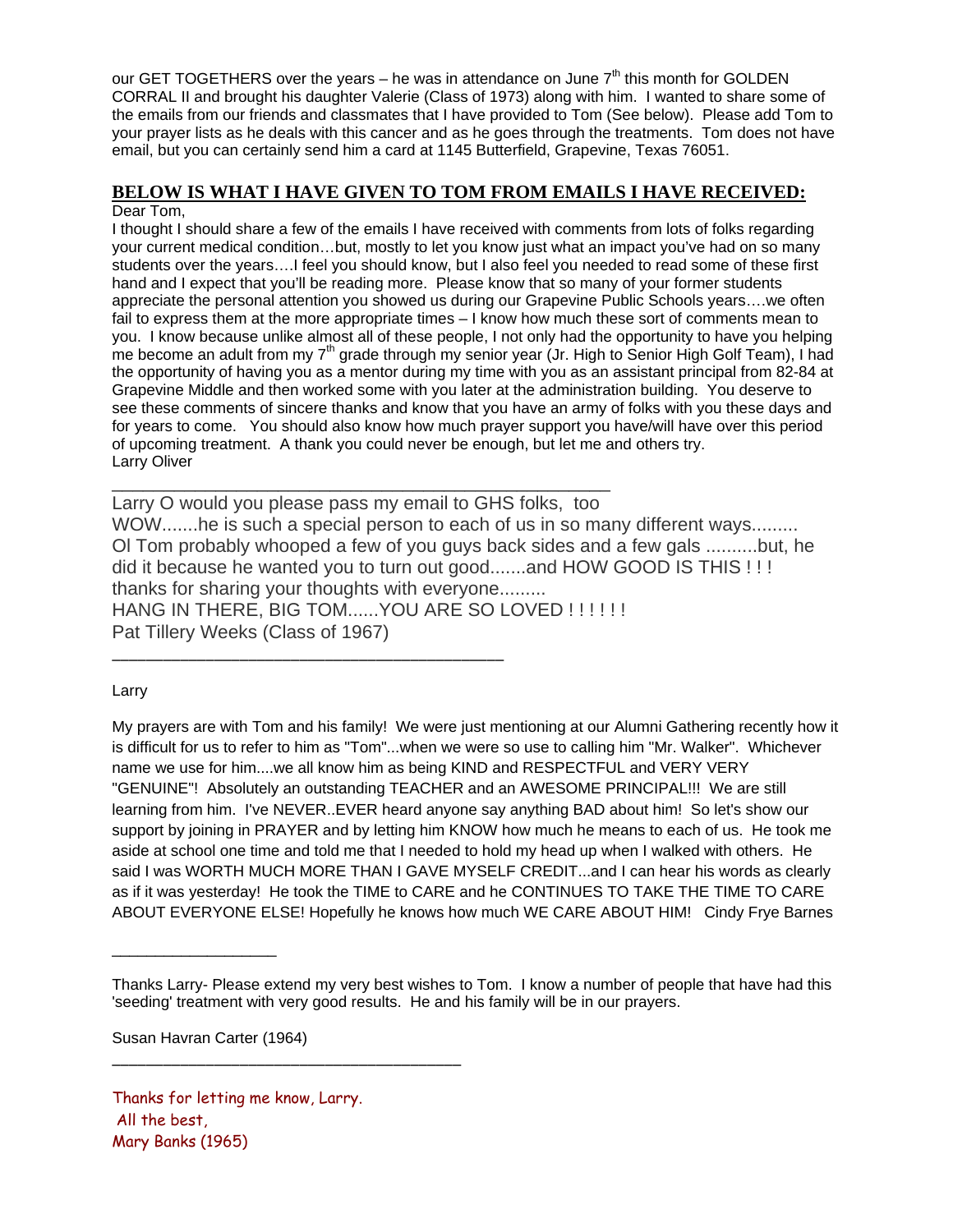Larry,

 "Coach" is in fact a significant part of the person so many of us have become. HE is one of the very reasons growing up in a small town like Grapevine is so priceless.

Tom, along with so many others including Mickey Koonce, Mrs. Bickers, Mavis Huffman, Gail Shumate, Buster Copp, Carolyn Frank and of course Madeline Hemley, gave so many of us the foundation upon which we have built the rest of our personalities and lives. They are so much a part of the value system we have wrapped ourselves around, and hopefully still find comfort in remembering.

 While under the most sorrowful of circumstances in mourning the shocking death of Tommy Henderson this past weekend, it was a walk down memory lane seeing Coach Walker again after so many years. We recounted stories of those days decades ago, when he was our (Class of 1969 boys) first football coach. I can still vividly remember his having to convince my mother I wouldn't suffer mortal injuries if she'd let me play 7th grade football. She had no way of knowing how important that single event would ultimately be in my own growth and development.

But it was Coach Walker that convinced her.

\_\_\_\_\_\_\_\_\_\_\_\_\_\_\_\_\_\_\_\_\_\_\_\_\_\_\_\_\_\_\_\_\_\_\_\_\_\_\_

\_\_\_\_\_\_\_\_\_\_\_\_\_\_\_\_\_\_\_\_\_\_\_\_\_\_\_\_\_\_\_\_\_\_\_\_\_\_\_\_\_\_\_

\_\_\_\_\_\_\_\_\_\_\_\_\_\_\_\_\_\_\_\_\_\_\_\_\_\_\_\_\_\_\_\_\_\_\_\_\_\_\_\_\_

 We can all relate so many tales of our experiences with him, but this past weekend's events also remind us how important it now is for each of us to reach back to help those who were so helpful to us in our formative years. This same commentary can be applied to so many of our old small town citizens and mentors, but recent events certainly highlight the importance of being there for each other and encouraging each other and helping each other as much as we can. Because we certainly don't want to awake some day and learn the sad truth that we may have waited too late to be of help or even say "Thank You" to those who have been so important to who we are and

what we stand for. Reach out to Coach Walker and others before it's too late.

David Hardin, Class of 1969

*Tom Walker has always been my hero and I am so glad that everyone is thinking of him at this time. He was the first person that my brother Larry and I met when we moved to Grapevine back in 1961 and he was the reason Larry was able to play basketball because my dad worked at night and he told my mother that if she would let him play he would pick him up and bring him home. You don't find that kind of person anymore and as I said before he is and always will be my hero. Linda Hamlin (Class of 1967)* 

Larry,

Larry,

I called Tom today and talked for a long time. I had the good fortune of playing for him in all sports and then teaching/coaching for him for 5 years. I can also say that I never heard anyone say anything bad about the man. He is the reason that I became a coach. He is feeling positive about his condition and seemed in good spirits. I hope to take him to lunch next week. Jay Starnes (Class of 1965)

I'll never forget the first time I met the Tom Walker. He was calling roll in Science Class my sophomore year. When he called my name – he asked me to stand and asked if I was related to Arthur Post. When I replied that he was my uncle, he explained that he had attended a local high school with Art. Then during college, my mom and his Janelle were part of the college symphony. Both couples traveled together on the symphony trips. Such a small world – I didn't even know that they knew each other in college until this spring.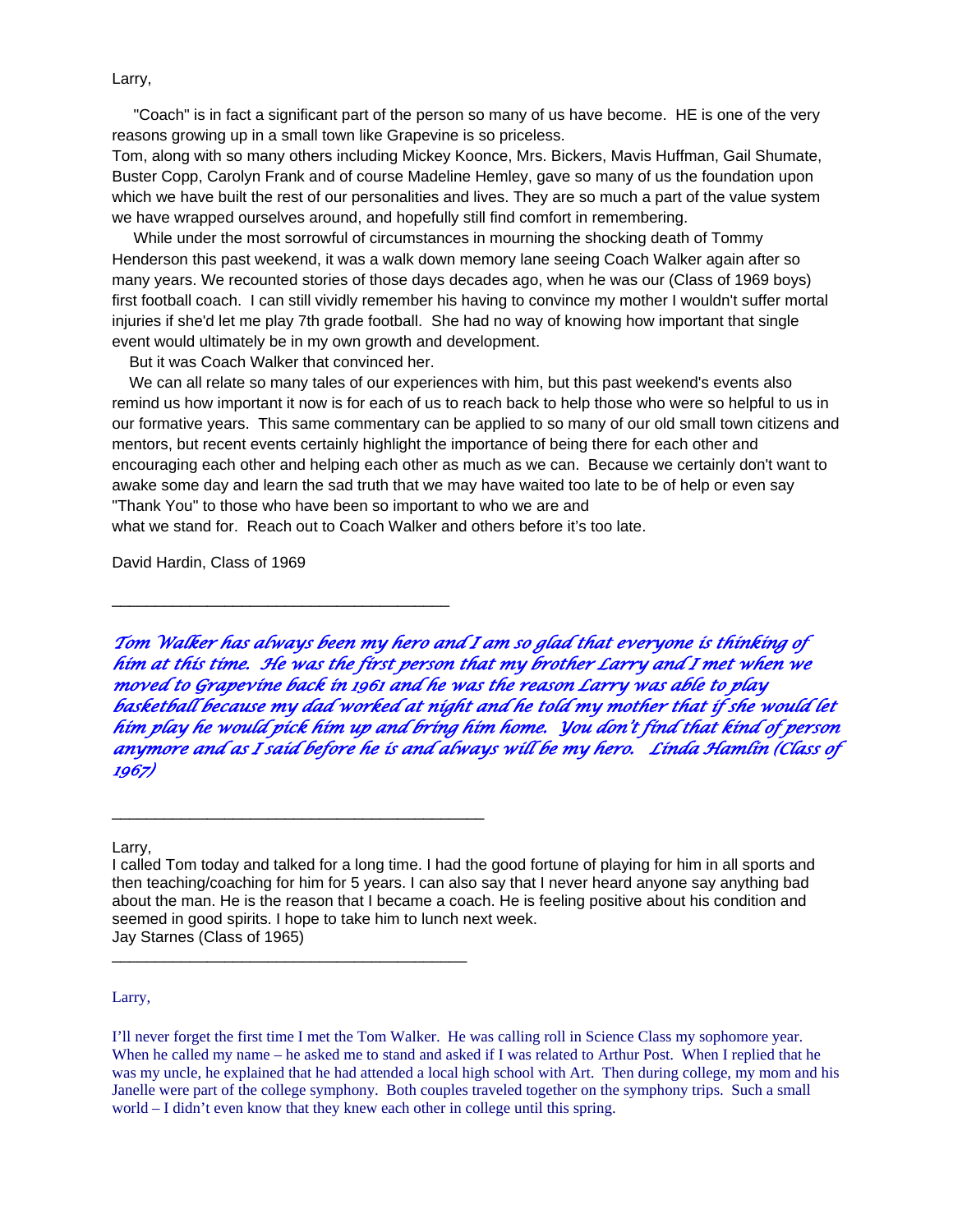I've had the pleasure of seeing Coach Walker over the years. Always greeted with a big smile, a bear hug, and a very warm – how are you doing – it's great to see you. We were blessed at GHS with teachers who inspired, motivated, and encouraged each of us to reach for our goals – whatever they might be.

After reading all of the emails – we really need to make sure we share these memories and kudos with our special friend. It's very apparent that he touched many lives forever. What a very special person.

Thanks to all of you for your wonderful memories. Kathy (Post) Wood (Class of 1967)

Larry,

\_\_\_\_\_\_\_\_\_\_\_\_\_\_\_\_\_\_\_\_\_\_\_\_\_\_\_\_\_\_\_\_

\_\_\_\_\_\_\_\_\_\_\_\_\_\_\_\_\_\_\_\_\_\_\_\_\_\_\_\_\_\_\_\_\_\_\_\_\_\_\_\_\_\_\_\_\_

Thanks once again for keeping us all informed. My thoughts and prayers are with Mr. Walker. He is one of my most admired teachers at Grapevine ISD. I wonder if he has any idea what a positive impact he has had on so many of us? Isn't it amazing how he still remembers everyone's name?!!!! I sure can't do that! Jeannie Dalton Cheatham (Class of 1967)

Hi Larry,

I appreciate your e-mail telling me about Tom Walker. He was like a father to me when I needed a father most. I hate to think what I might have become had it not been for Tom Walker. Tom is and always has been a man amongst men!

M.C. Sims, Jr. Class of '65

Larry,

Thanks again for all you do to keep us all together. No other school or home town for that matter has the feel of closeness we all enjoy. I am always amazed at the support given to each other in time of need and the enjoyment we all receive from our visits. It is always enjoyable to visit with Tom Walker and I was so glad he remembered to come this time. Tom has always been there for all of us. Tom was a model citizen as well as a great teacher. I know I had the utmost respect for Tom during my school years and even more so since being an adult. I don't know how he does it but Tom remembers everyone and everything that ever happened that they were involved in. Sometimes I hope he forgets some of the things he caught me doing. I never go to a visitation or funeral in Grapevine that I don't see Tom; he is always there with sincere support and love. What a great person to love and look up to.

Darrell Faglie (1966)

 $\overline{\phantom{a}}$  , which is a set of the set of the set of the set of the set of the set of the set of the set of the set of the set of the set of the set of the set of the set of the set of the set of the set of the set of th

\_\_\_\_\_\_\_\_\_\_\_\_\_\_

LARRY, I HAVE WONDERFUL MEMORIES OF A GREAT COACH & FINE MAN. WISHING HIM WELL !! Larry Cox (Class of 1966)

Thanks, Larry for the email about Mr. Walker "Tom". He is the best. I will always remember what fun times we had at GHS. Mr. Walker was such a leader and a wonderful role model... What an example he set for all of us. But I wanted to let y'all know that my father had this cancer with the same procedure about 25 years ago and is doing great! He is 88 years old and still driving!

Joanie Trenkle Scott (Class of 1971)